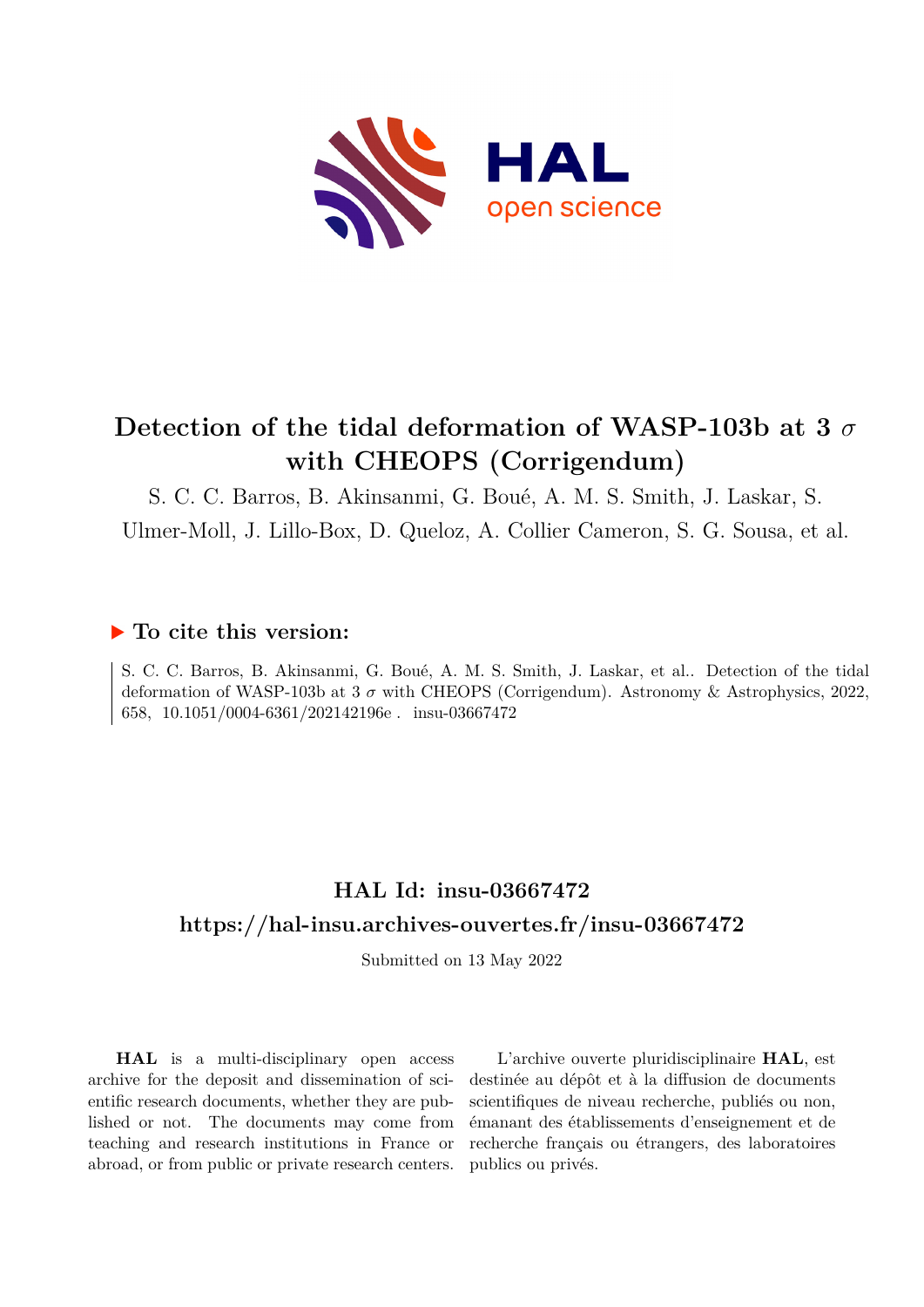### **Detection of the tidal deformation of WASP-103b at <sup>3</sup>**σ **with CHEOPS** *(Corrigendum)*

S. C. C. Barros<sup>1[,](https://orcid.org/0000-0003-2434-3625)2</sup> $\bullet$ , B. Akinsanmi<sup>1,2,5</sup>, G. Boué<sup>3</sup>, A. M. S. Smith<sup>4</sup>, J. Laskar<sup>3</sup>, S. Ulmer-Moll<sup>5</sup>, J. Lillo-Box<sup>6</sup>, D. Queloz<sup>5,7</sup>, A. Collier Cameron<sup>8</sup>, S. G. Sousa<sup>1</sup>, D. Ehrenreich<sup>5</sup>, M. J. Hooton<sup>9</sup>, G. Bruno<sup>10</sup>, B.-O. Demory<sup>9</sup> , A. C. M. Correia<sup>11</sup>, O. D. S. Demangeon<sup>1,2</sup>, T. G. Wilson<sup>8</sup>, A. Bonfanti<sup>12</sup>, S. Hoyer<sup>13</sup>, Y. Alibert<sup>9</sup>, R. Alonso<sup>17,20</sup>, G. Anglada Escudé<sup>21,22</sup>, D. Barbato<sup>5</sup>, T. Bárczy<sup>23</sup>, D. Barrado<sup>6</sup>, W. Baumjohann<sup>12</sup>, M. Beck<sup>5</sup>, T. Beck<sup>9</sup>, W. Benz<sup>9,14</sup>, M. Bergomi<sup>29</sup>, N. Billot<sup>5</sup>, X. Bonfils<sup>24</sup>, F. Bouchy<sup>5</sup>, A. Brandeker<sup>18</sup>, C. Broeg<sup>9,14</sup>, J. Cabrera<sup>4</sup>, V. Cessa<sup>9</sup>, S. Charnoz<sup>25</sup>, C. C. V. Damme<sup>38</sup>, M. B. Davies<sup>26</sup>, M. Deleuil<sup>13</sup>, A. Deline<sup>5</sup>, L. Delrez<sup>27,28</sup>, A. Erikson<sup>4</sup>, A. Fortier<sup>9,14</sup>, L. Fossati<sup>12</sup>, M. Fridlund $^{31,19}$ , D. Gandolfi $^{32}$ , A. García Muñoz $^{39}$ , M. Gillon $^{27}$ , M. Güdel $^{33}$ , K. G. Isaak $^{34}$ , K. Heng $^{14,16}$ , L. Kiss<sup>35,36</sup>, A. Lecavelier des Etangs<sup>37</sup>, M. Lendl<sup>5</sup>, C. Lovis<sup>5</sup>, D. Magrin<sup>29</sup>, V. Nascimbeni<sup>29</sup>, P. F. L. Maxted<sup>15</sup>, G. Olofsson<sup>18</sup>, R. Ottensamer<sup>33</sup>, I. Pagano<sup>10</sup>, E. Pallé<sup>17,20</sup>, H. Parviainen<sup>17,20</sup>, G. Peter<sup>4</sup>, G. Piotto<sup>29,30</sup>, D. Pollacco<sup>16</sup>, R. Ragazzoni<sup>29,30</sup>, N. Rando<sup>38</sup>, H. Rauer<sup>4,39,40</sup>, I. Ribas<sup>21,22</sup>, S. Salmon<sup>5</sup>, N. C. Santos<sup>1,2</sup>, G. Scandariato<sup>10</sup>, D. Ségransan<sup>5</sup>, A. E. Simon<sup>9</sup>, M. Steller<sup>12</sup>, Gy. M. Szabó<sup>41,42</sup>, N. Thomas<sup>9</sup>, S. Udry<sup>5</sup>, B. Ulmer<sup>43</sup>,

V. Van Grootel $^{27}$ , and N. A. Walton<sup>44</sup>

<sup>1</sup> Instituto de Astrofísica e Ciências do Espaço, Universidade do Porto, CAUP, Rua das Estrelas, 4150-762 Porto, Portugal e-mail: [susana.barros@astro.up.pt](mailto:susana.barros@astro.up.pt)

- <sup>2</sup> Departamento de Fisica e Astronomia, Faculdade de Ciencias, Universidade do Porto, Rua Campo Alegre, 4169-007 Porto, Portugal
- 3 IMCCE, UMR8028 CNRS, Observatoire de Paris, PSL Univ., Sorbonne Univ., 77 av. Denfert-Rochereau, 75014 Paris, France
- 4 Institute of Planetary Research, German Aerospace Center (DLR), Rutherfordstrasse 2, 12489 Berlin, Germany
- <sup>5</sup> Observatoire Astronomique de l'Université de Genève, Chemin Pegasi 51, Versoix, Switzerland
- <sup>6</sup> Depto. de Astrofisica, Centro de Astrobiologia (CSIC-INTA), ESAC campus, 28692 Villanueva de la Cañada (Madrid), Spain
- <sup>7</sup> Cavendish Laboratory, JJ Thomson Avenue, Cambridge CB3 0HE, UK
- <sup>8</sup> Centre for Exoplanet Science, SUPA School of Physics and Astronomy, University of St Andrews, North Haugh, St Andrews KY16 9SS, UK
- <sup>9</sup> Physikalisches Institut, University of Bern, Gesellsschaftstrasse 6, 3012 Bern, Switzerland
- <sup>10</sup> INAF, Osservatorio Astrofisico di Catania, Via S. Sofia 78, 95123 Catania, Italy
- <sup>11</sup> CFisUC, Departamento de Física, Universidade de Coimbra, 3004-516 Coimbra, Portugal
- <sup>12</sup> Space Research Institute, Austrian Academy of Sciences, Schmiedlstrasse 6, 8042 Graz, Austria
- <sup>13</sup> Aix Marseille Univ, CNRS, CNES, LAM, 38 rue Frédéric Joliot-Curie, 13388 Marseille, France
- <sup>14</sup> Center for Space and Habitability, Gesellsschaftstrasse 6, 3012 Bern, Switzerland
- <sup>15</sup> Astrophysics Group, Keele University, Staffordshire ST5 5BG, UK
- <sup>16</sup> Department of Physics, University of Warwick, Gibbet Hill Road, Coventry CV4 7AL, UK
- <sup>17</sup> Instituto de Astrofisica de Canarias, 38200 La Laguna, Tenerife, Spain
- <sup>18</sup> Department of Astronomy, Stockholm University, AlbaNova University Center, 10691 Stockholm, Sweden
- <sup>19</sup> Department of Space, Earth and Environment, Onsala Space Observatory, Chalmers University of Technology, 439 92 Onsala, Sweden
- <sup>20</sup> Departamento de Astrofisica, Universidad de La Laguna, 38206 La Laguna, Tenerife, Spain
- <sup>21</sup> Institut de Ciencies de l'Espai (ICE, CSIC), Campus UAB, Can Magrans s/n, 08193 Bellaterra, Spain
- <sup>22</sup> Institut d'Estudis Espacials de Catalunya (IEEC), 08034 Barcelona, Spain
- <sup>23</sup> Admatis, 5. Kandó Kálmán Street, 3534 Miskolc, Hungary
- <sup>24</sup> Université Grenoble Alpes, CNRS, IPAG, 38000 Grenoble, France
- <sup>25</sup> Université de Paris, Institut de physique du globe de Paris, CNRS, 75005 Paris, France
- <sup>26</sup> Centre for Mathematical Sciences, Lund University, Box 118, 22100 Lund, Sweden
- <sup>27</sup> Astrobiology Research Unit, Université de Liège, Allée du 6 Août 19C, 4000 Liège, Belgium
- <sup>28</sup> Space sciences, Technologies and Astrophysics Research (STAR) Institute, Université de Liège, Allée du 6 Août 19C, 4000 Liège, Belgium
- <sup>29</sup> INAF, Osservatorio Astronomico di Padova, Vicolo dell'Osservatorio 5, 35122 Padova, Italy
- <sup>30</sup> Dipartimento di Fisica e Astronomia "Galileo Galilei", Universita degli Studi di Padova, Vicolo dell'Osservatorio 3, 35122 Padova, Italy
- <sup>31</sup> Leiden Observatory, University of Leiden, PO Box 9513, 2300 RA Leiden, The Netherlands
- <sup>32</sup> Dipartimento di Fisica, Universita degli Studi di Torino, via Pietro Giuria 1, 10125, Torino, Italy
- <sup>33</sup> University of Vienna, Department of Astrophysics, Türkenschanzstrasse 17, 1180 Vienna, Austria